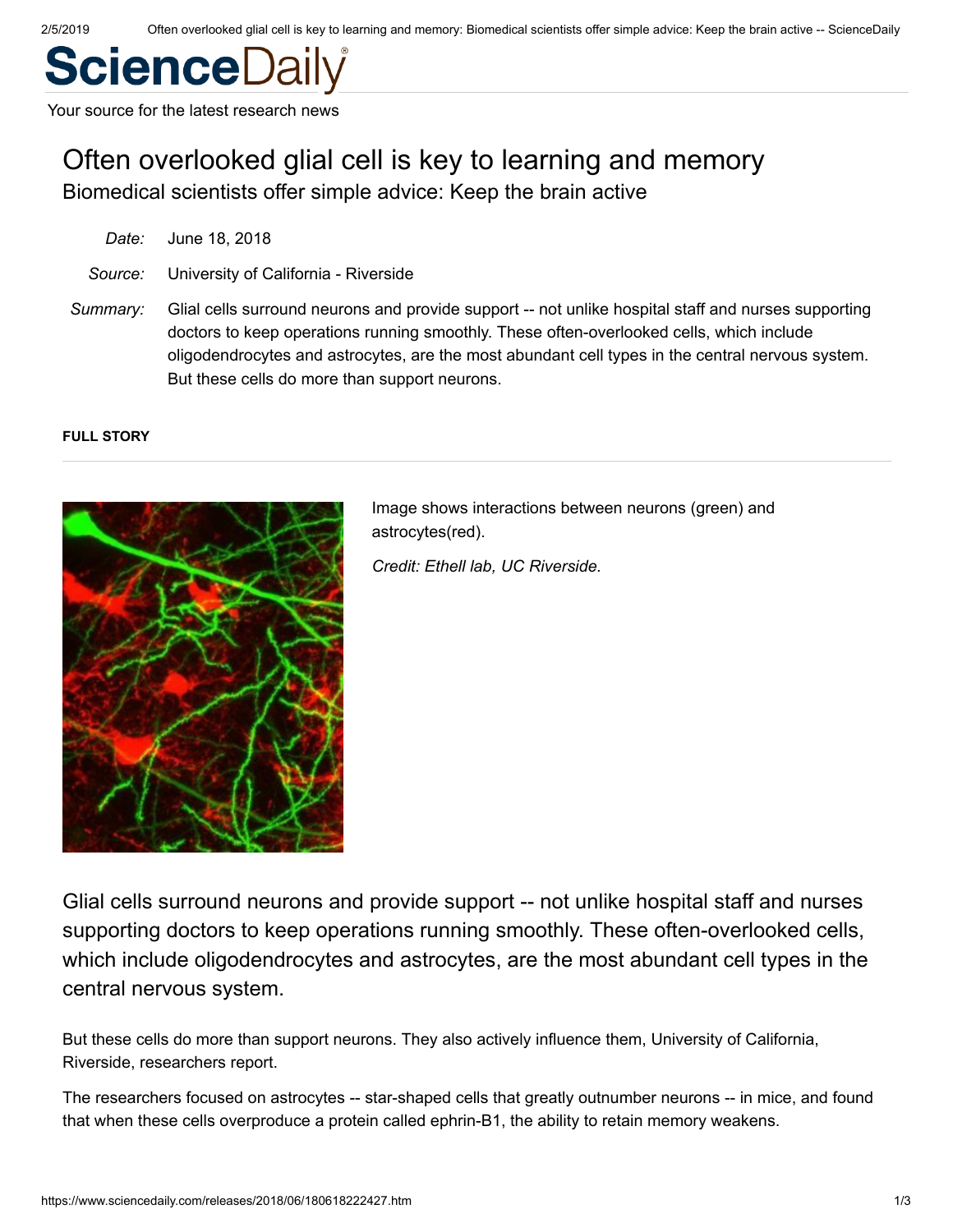"We examined mouse learning behaviors and found that overproduction of this protein in astrocytes can lead to impaired retention of contextual memory and the ability to navigate in space," said Iryna Ethell, a professor of biomedical sciences in the School of Medicine, who led the research. "We think that astrocytes expressing too much of ephrin-B1 can attack neurons and remove synapses, the connections through which neurons communicate."

Such synapse loss is seen in neurodegenerative disorders such as Alzheimer's disease, amyotrophic lateral sclerosis, and multiple sclerosis.

Study results appear in the June 20 issue of the *Journal of Neuroscience*.

When Ethell and colleagues examined mouse cell behavior in a petri dish, they found astrocytes were "eating up" synapses when ephrin-B1 was overexpressed, suggesting that glial-neuronal interactions influence learning.

"The overproduction of ephrin-B1 can be a novel mechanism by which unwanted synapses are removed in the healthy brain, with excessive removal leading to neurodegeneration" Ethell said.

While the research was done on a mouse model, the results are applicable in humans whose astrocytes also produce ephrin-B1. Astrocytes tend to increase ephrin-B1 production during traumatic brain injury -- which is what led Ethell to pursue the current research.

In the lab, the researchers artificially increased levels of ephrin-B1 in mice and then tested them for memory retention. They found that the mice could not remember a behavior they had just learned. In cell culture studies, they added neurons to astrocytes that overexpressed ephrin-B1 and were able to see synapse removal, with the astrocytes "eating up" the synapses.

"Excessive loss of synapses is a problem," Ethell said. "The hippocampus, the region of the brain associated primarily with memory, is plastic. Here, new neuronal connections are formed when we learn something new. But the hippocampus has a limited capacity; some connections need to go to 'make space' for new connections -- new memories. To learn, we must first forget."

In contrast to an ephrin-B1 increase, when this protein decreases (or is down-regulated) it results in more synapses -- and better learning. The astrocytes, in this case, are not able to attach to the synapses.

"But you don't want to remember everything," said Amanda Q Nguyen, a Neuroscience Graduate Program student working in Ethell's lab, and a co-first author of the research paper. "It's all about maintaining a balance: being able to learn but also to forget."

Advice the researchers have for the public is simple: keep the brain -- that is, the neurons -- active.

"Reading and solving puzzles is a good start," Ethell said.

Next, the researchers will work on understanding why some astrocytes remove synapses but other astrocytes do not. They also plan to study the role that inhibitory neurons play in the brain to keep it running smoothly.

"What we know for sure is that targeting just neurons for study is ineffective," Ethell said. "It's the glial cells, too, that need our attention. The star-shaped astrocyte is truly a star when it comes to regulating learning and memory."

## **Story Source:**

[Materials](https://ucrtoday.ucr.edu/54118) provided by **[University of California - Riverside](http://www.ucr.edu/)**. Original written by Iqbal Pittalwala. *Note: Content may be edited for style and length.*

## **Journal Reference**: